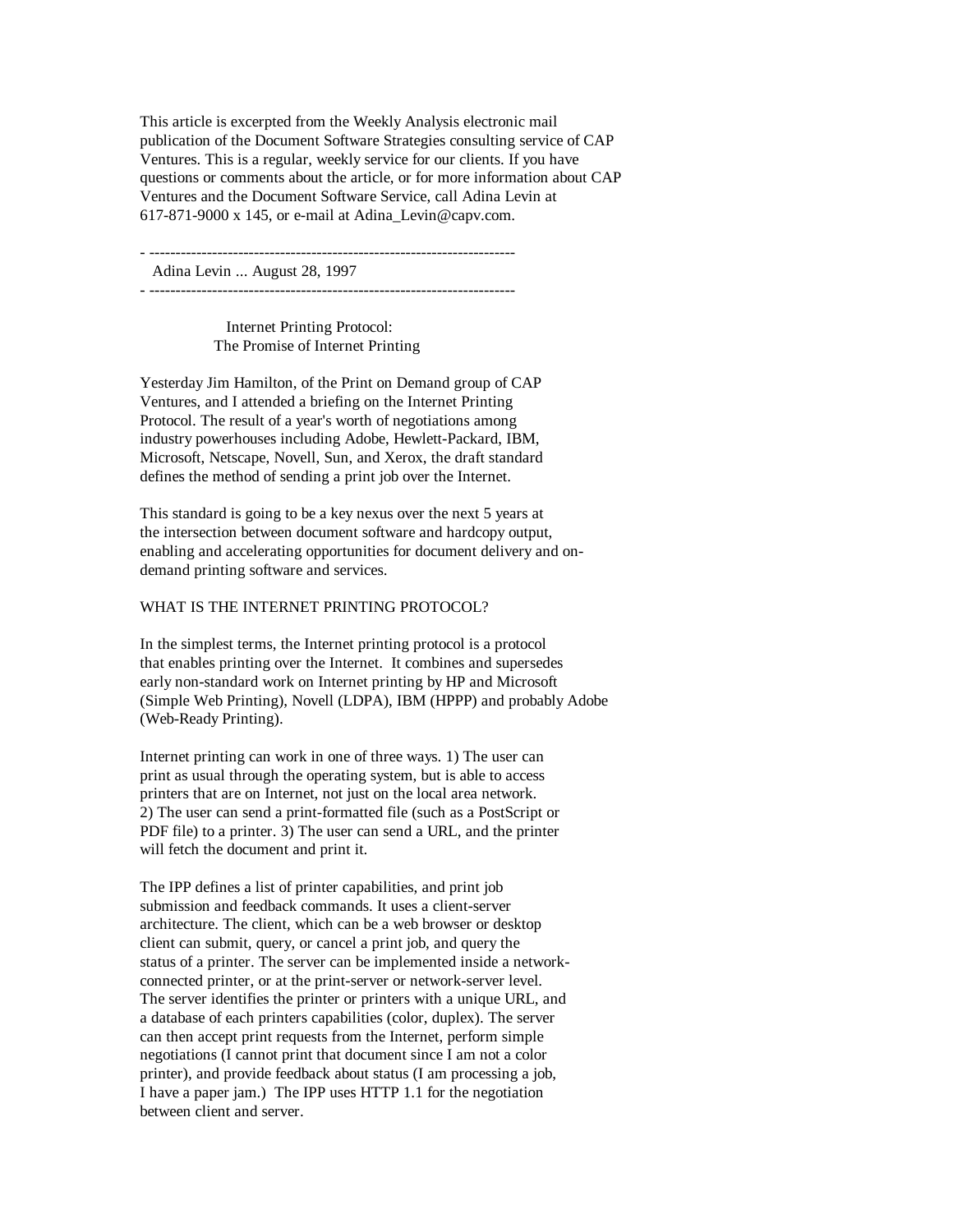The standard was developed by the Printer Working Group (www.pwg.org), an alliance of printer, print networking, and infrastructure software vendors. It is not formally part of the IETF but is commissioned by the IETF to develop this standard.

## WHAT IS IT GOOD FOR?

The Internet Printing Protocol adds an important level of infrastructure capability that makes some network printing tasks much easier to do. In the 8 years or so that I've been following this market, there have been numerous ill-fated schemes for managing printers on networks, starting with closed-system utopias from Digital Equipment, to LAN/WAN based solutions proposed by Novell, to international standards-based systems that tried to abstract and define every printer feature in the universe. These early solutions based on closed systems or international standards languished; one reason is that in order to develop working print management software, you needed to write low-level networking code that had little value to the printer vendor or infrastructure vendor. In reality, network print management solutions were based on a single printer vendor's products or a single network environment.

With IP as a universal network, enterprise-wide printer management becomes much easier. Printers become visible on the corporate intranet; users and administrators can see that the printers are working, measure usage, and conduct software upgrades. These capabilities will be quickly implemented by vendors of network printers, such as Hewlett-Packard, Lexmark, and Tektronix.

But if printer management were the whole story, this article would not be that interesting. Customers will appreciate enterprise-wide, network-independent, printer-independent network print management when it is available, but they will probably expect it for free.

Internet printing has some more interesting applications that will create or facilitate profitable business opportunities that builds on the IPP base.

1) Internet printing will be extremely useful for distributed ondemand production printing. It will become much easier to send printed documents to corporate branch offices in London, Tokyo, and Singapore. This kind of distributed printing has been slow to take off because of the work required to tie together the pieces of a heterogeneous network. With the Internet as a universal network, users will be able to print to the corners of far-flung organizations. Companies that make various types of print server products, such as TR Systems, NEPS, EFI, and Dazel, are likely to integrate this quickly.

Vendors and users wishing to implement distributed on-demand printing will still need to cope with complex device negotiation issues. IPP has built in a basic level of device specification - is the device color or monochrome, US letter-size or A4? IPP also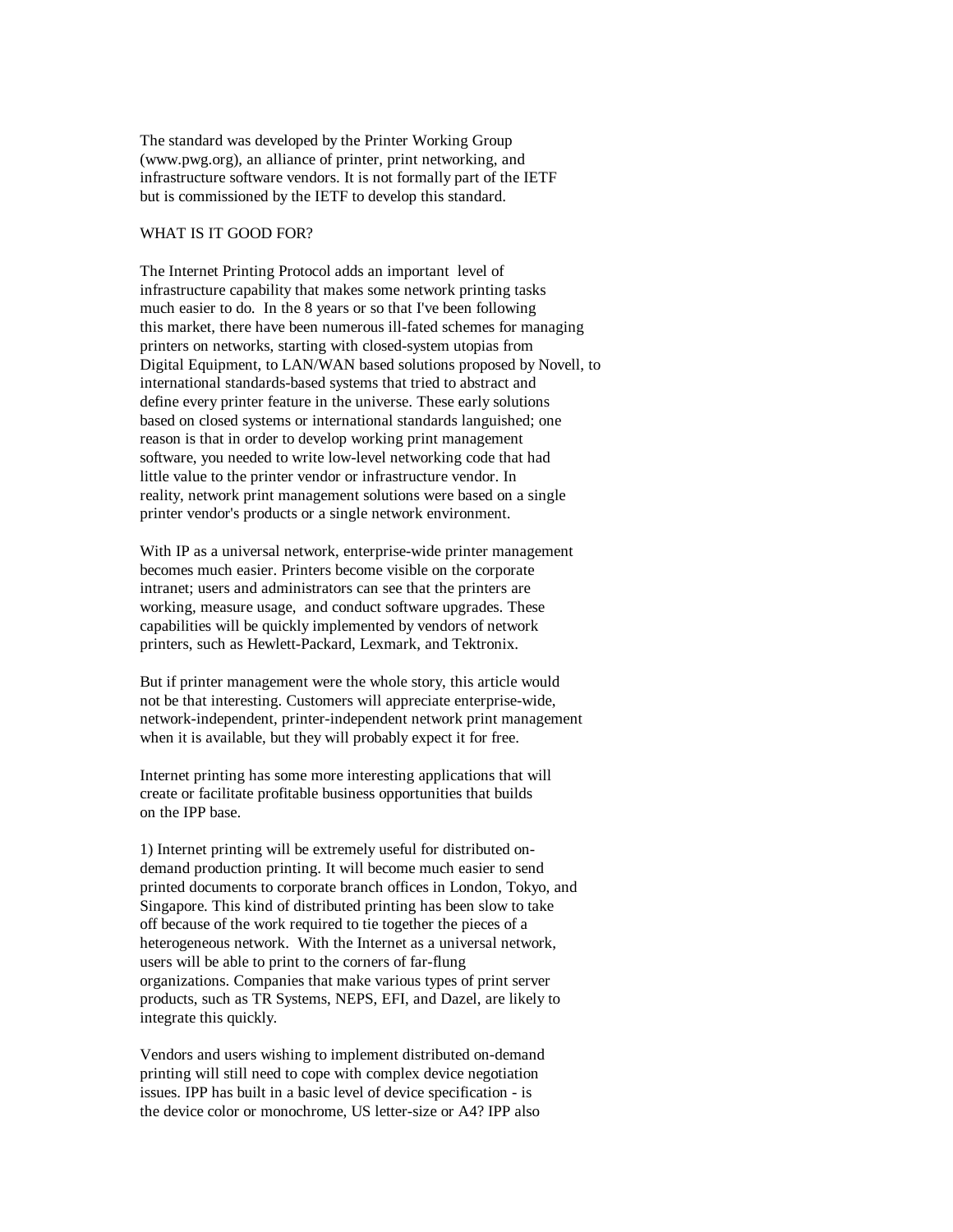includes a basic level of negotiation - print it only the way that I want, or print the job as best you can. The real world is much more complicated, particularly in a production environment. IPP alone can't specify that yellow paper goes in paper tray 3. However, the IPP leaves the way open for vendor or user-level extensions to the standard. Successful distributed printing may also require a certain level of process co-ordination and discipline. Even if a site's IPP application states that the yellow paper goes in paper tray 3, humans must make sure that orange paper doesn't get put into paper tray 3 by mistake.

2) The second, related example in the production printing environment is remote job submission to for-profit printers. There are networks of for-profit printers that have begun to do this already, including networks of for-profit print chains: Kinkos and Sir Speedy; networks of independent printers: PagePath, WEPN, IPN; and networks of large, multi-location commercial printers: Uarco Impressions, Standard Register StanFast.

These networks provide software that allows an end user to find the printer in the desired geographical area with the desired capabilities, to fill out the requirements of the job and payment information, and to submit the print file. The Internet printing protocol will not replace the services and networks that exist. The Internet printing protocol does not include all of the features you would need in a job ticketing system - it just includes a basic method of identifying a printer and sending a print job. Moreover, networks of printers will provide a variety of value-added services and customer service capabilities that distinguish them, above and beyond basic job ticketing. The Internet printing protocol is likely to make remote job submission easier, and will popularize the process of remote printing in general.

3) The previous two examples involved "push" printing. The customer has the document in hand, and would like to print it at a location far away. Another potentially valuable application is just-in-time printing from a database of print files. This is "pull" printing, and it would work in the following manner: an organization would create a database of print files - sales collateral, or brochures, or CAP Ventures published reports. A sales person or customer would be able to locate the file, or the URL of the file, and send that to a local printer. The user would be able to order and print the documents where and when they were needed.

4) The previous three examples dealt with production printing - the printing of documents designed to be distributed to multiple people in some formal way. Internet printing will also be useful in the dayto-day business world. Ordinary users will be able to use Internet printing to print a document to some printer someplace else.

The big challenges here are discovery and security. How can I find one small printer in the great wide world? And how can I make sure random people aren't sending me junk prints, in addition to junk faxes and spam e-mails? The IPP standard does not specify any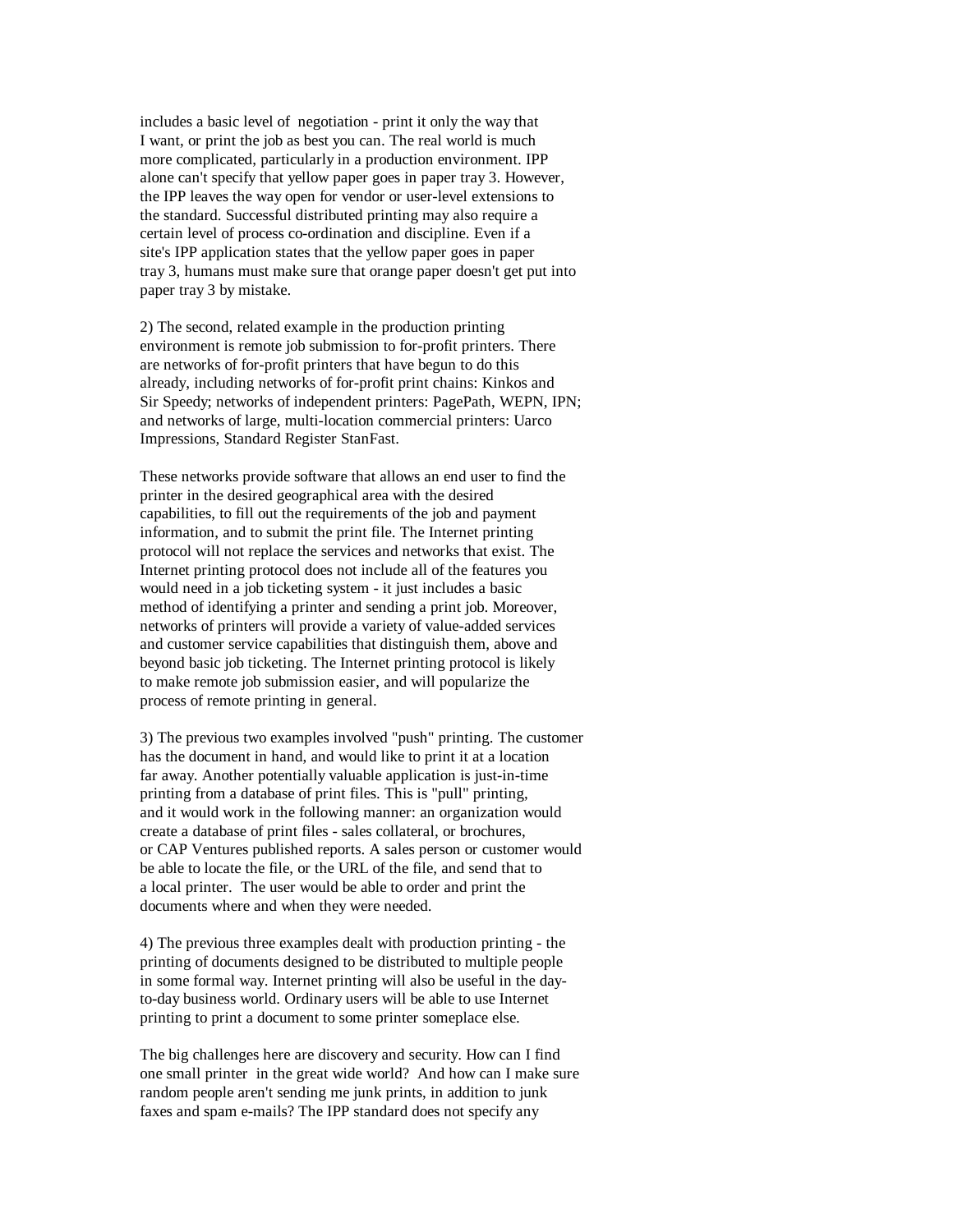particular security method. Instead, it allows infrastructure software developers and user organizations to use the security methods they have in place. Solving the discovery problem will require additional development at the network infrastructure level, using LDAP and other standards, to build software for resource discovery. In the mean time, people will have to give out their printer's URL deliberately, in the same way that they give out their fax number. Another problem is print drivers. IPP can generate a feedback message about the driver needed to print to a distant printer. This process sounds awkward and is likely to give MIS staff headaches.

Companies in the fax business should be afraid, since remote printing avoids telephone charges and creates a clean, original document rather than a fuzzy bitmapped fax. However, it will take some time before IPP printing capability is anywhere near as common as faxing.

5) The promise of remote printing adds hardcopy output into the matrix of electronic document delivery solutions. After all, it will enable users to deliver formatted electronic documents to a remote location. Electronic document delivery can be tied into specific horizontal or vertical applications, in extranet electronic commerce, financial publishing, health care, and so on. Providers of electronic delivery products and services, from Tumbleweed to Diffusion to Adobe, are likely to add support for remote printing to the capabilities of their products.

## WHAT IT WILL TAKE TO MAKE THIS A REALITY

None of these scenarios will happen overnight. A number of steps need to happen first, starting with finalization and adoption of the IPP standard. The draft standard is expected to be finalized over the next few months and submitted to IETF by the end of the year, and approved by IETF, probably early next year.

Next, IPP capability needs to be added to infrastructure software (Microsoft, Novell, Sun, Netscape). Depending on the decisions of infrastructure software providers, IPP will be included as a free add-on, or part of a next-generation revision of network software. The infrastructure software upgrade cycle will add another six months to several years to reach a critical mass of deployment, depending on how aggressive the software vendors are and how popular the feature is among users.

IPP can also be built into a network printer itself, and it probably will be, starting as early as late `98. Many network printers, and most printers in the production environment, are softwareupgradable, so upgrades can happen fairly quickly. It is important to note that it won't be necessary to upgrade the installed base of printers to take advantage of IPP. The IPP intelligence can live at the level of the print server or network print service. This is very important for the potential speed of proliferation. If you needed to replace existing printers, it would take many years to make a small